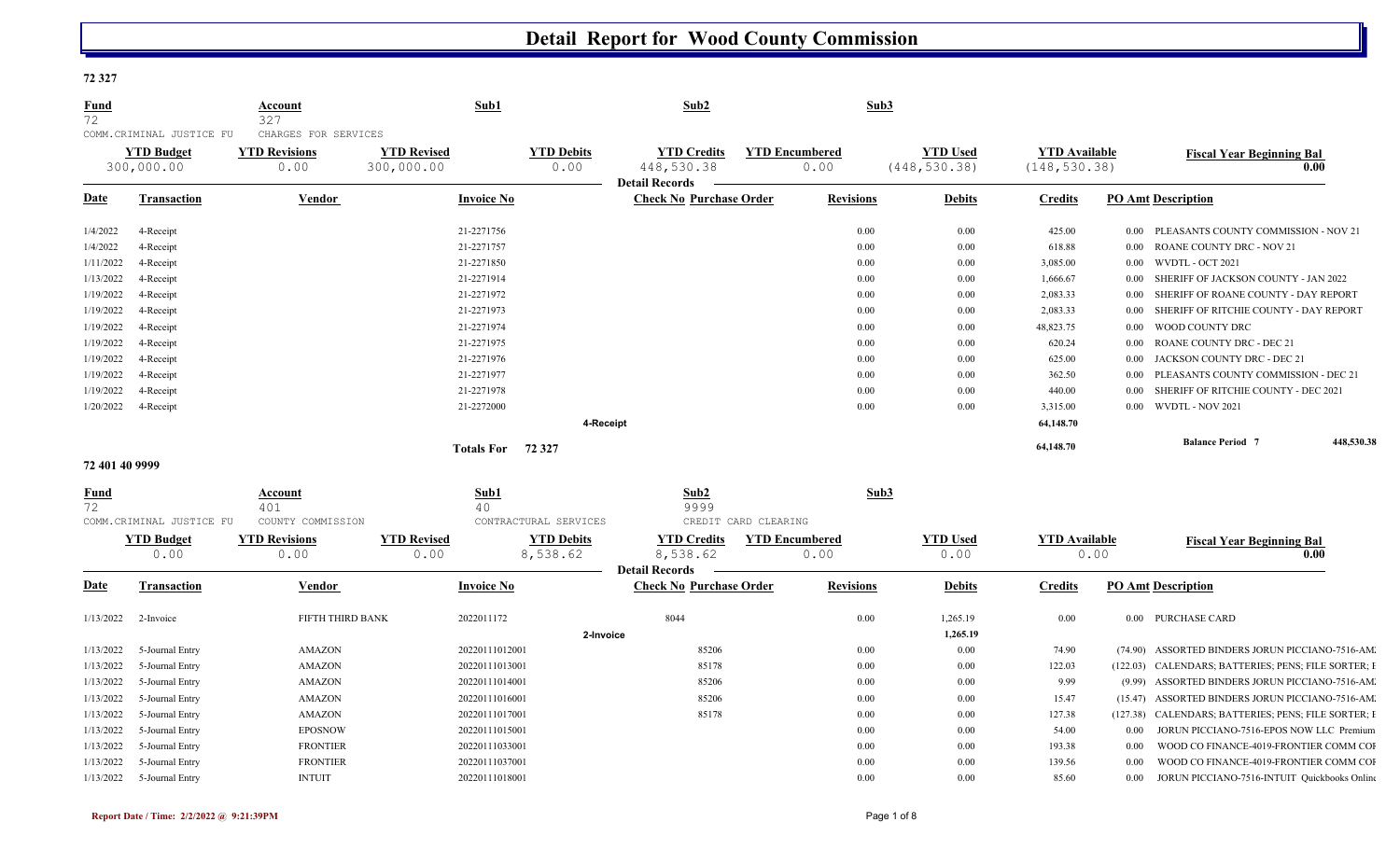|                                                  |                                                                          |                                                                   |                                          |                                                     | <b>Detail Report for Wood County Commission</b>         |                                   |                                |                                                |                                 |                                                                                                                                                                                |          |
|--------------------------------------------------|--------------------------------------------------------------------------|-------------------------------------------------------------------|------------------------------------------|-----------------------------------------------------|---------------------------------------------------------|-----------------------------------|--------------------------------|------------------------------------------------|---------------------------------|--------------------------------------------------------------------------------------------------------------------------------------------------------------------------------|----------|
| 1/13/2022<br>1/13/2022<br>1/13/2022<br>1/13/2022 | 5-Journal Entry<br>5-Journal Entry<br>5-Journal Entry<br>5-Journal Entry | PARKERSBURG UTILITY BOARD<br><b>SASSI INSTITUTE</b><br>WALMART    | WASTE MANAGEMENT OF WV IN 20220111059001 | 20220111058001<br>20220111011001<br>20220111060001  | 85088<br>85183<br>5-Journal Entry                       | 0.00<br>0.00<br>0.00<br>0.00      | 0.00<br>0.00<br>0.00<br>0.00   | 110.18<br>217.00<br>53.52<br>62.18<br>1,265.19 | $0.00\,$<br>(53.52)<br>$0.00\,$ | BARBARA JOHNSTON-3722-PARKERSBURG UTI<br>(217.00) SASSI ORDER FORMS, SHIPPING JORUN PICCIAN<br>MONTHLY PLANNERS; CALENDAR; WET JET SO<br>WOOD CO FINANCE-4019-WASTE MGMT WM EZ |          |
|                                                  |                                                                          |                                                                   |                                          |                                                     |                                                         |                                   | 1,265.19                       | 1,265.19                                       | (620.29)                        | <b>Balance Period</b> 7                                                                                                                                                        | 0.00     |
|                                                  | 72 731 40 1531                                                           |                                                                   |                                          | Totals For 72 401 40 9999                           |                                                         |                                   |                                |                                                |                                 |                                                                                                                                                                                |          |
| $\frac{Fund}{72}$                                | COMM. CRIMINAL JUSTICE FU                                                | Account<br>731<br>COMMUNITY CORRECTIONS                           |                                          | $\frac{\textbf{Sub1}}{40}$<br>CONTRACTURAL SERVICES | Sub2<br>1531<br>WATER-DRC-WOOD                          |                                   | Sub3                           |                                                |                                 |                                                                                                                                                                                |          |
|                                                  | <b>YTD Budget</b><br>0.00                                                | <b>YTD Revisions</b><br>0.00                                      | <b>YTD Revised</b><br>0.00               | <b>YTD Debits</b><br>652.02                         | <b>YTD Credits</b><br>0.00                              | <b>YTD Encumbered</b><br>0.00     | <b>YTD Used</b><br>(652.02)    | <b>YTD</b> Available<br>(652.02)               |                                 | <b>Fiscal Year Beginning Bal</b>                                                                                                                                               | 0.00     |
| <b>Date</b>                                      | <b>Transaction</b>                                                       | <b>Vendor</b>                                                     |                                          | <b>Invoice No</b>                                   | <b>Detail Records</b><br><b>Check No Purchase Order</b> | <b>Revisions</b>                  | <b>Debits</b>                  | <b>Credits</b>                                 |                                 | <b>PO Amt Description</b>                                                                                                                                                      |          |
|                                                  | 1/13/2022 5-Journal Entry                                                |                                                                   | PARKERSBURG UTILITY BOARD 20220111058001 |                                                     | 5-Journal Entry                                         | 0.00                              | 110.18<br>110.18               | $0.00\,$                                       | $0.00\,$                        | BARBARA JOHNSTON-3722-PARKERSBURG UTI                                                                                                                                          |          |
|                                                  | 72 731 40 211                                                            |                                                                   |                                          | Totals For 72 731 40 1531                           |                                                         |                                   | 110.18                         |                                                |                                 | <b>Balance Period 7</b>                                                                                                                                                        | 652.02   |
|                                                  |                                                                          |                                                                   |                                          |                                                     |                                                         |                                   |                                |                                                |                                 |                                                                                                                                                                                |          |
| <u>Fund</u><br>72                                | COMM.CRIMINAL JUSTICE FU                                                 | <b>Account</b><br>731<br>COMMUNITY CORRECTIONS                    |                                          | Sub1<br>40<br>CONTRACTURAL SERVICES                 | Sub2<br>211<br>TELEPHONES                               |                                   | Sub3                           |                                                |                                 |                                                                                                                                                                                |          |
|                                                  | <b>YTD Budget</b><br>24,000.00                                           | <b>YTD Revisions</b><br>0.00                                      | <b>YTD Revised</b><br>24,000.00          | <b>YTD Debits</b><br>7,343.79                       | <b>YTD Credits</b><br>0.00<br><b>Detail Records</b>     | <b>YTD Encumbered</b><br>9,407.90 | <b>YTD Used</b><br>(7, 343.79) | <b>YTD</b> Available<br>7,248.31               |                                 | <b>Fiscal Year Beginning Bal</b>                                                                                                                                               | 0.00     |
| <b>Date</b>                                      | Transaction                                                              | <b>Vendor</b>                                                     |                                          | <b>Invoice No</b>                                   | <b>Check No Purchase Order</b>                          | <b>Revisions</b>                  | <b>Debits</b>                  | <b>Credits</b>                                 |                                 | <b>PO Amt Description</b>                                                                                                                                                      |          |
| 1/21/2022<br>1/21/2022<br>1/25/2022              | 2-Invoice<br>2-Invoice<br>2-Invoice                                      | <b>SUDDENLINK</b><br><b>VERIZON WIRELESS</b><br><b>SUDDENLINK</b> |                                          | 02112022A<br>01302022<br>02112022B                  | 8056<br>8057<br>8059                                    | 0.00<br>0.00<br>0.00              | 644.52<br>255.86<br>235.02     | $0.00\,$<br>$0.00\,$<br>$0.00\,$               | $0.00\,$<br>$0.00\,$            | 07712-114539-01-4<br>522606555-00001<br>0.00 07713-102602-02-9                                                                                                                 |          |
|                                                  | 1/13/2022 5-Journal Entry                                                | <b>FRONTIER</b>                                                   |                                          | 20220111037001                                      | 2-Invoice<br>5-Journal Entry                            | 0.00                              | 1,135.40<br>139.56<br>139.56   | $0.00\,$                                       | 0.00                            | WOOD CO FINANCE-4019-FRONTIER COMM COI                                                                                                                                         |          |
|                                                  | 72 731 40 211J                                                           |                                                                   |                                          | Totals For 72 731 40 211                            |                                                         |                                   | 1,274.96                       |                                                |                                 | <b>Balance Period 7</b>                                                                                                                                                        | 7,343.79 |
| $\frac{Fund}{72}$                                | COMM.CRIMINAL JUSTICE FU                                                 | <b>Account</b><br>731<br>COMMUNITY CORRECTIONS                    |                                          | Sub1<br>40<br>CONTRACTURAL SERVICES                 | Sub2<br>211J                                            | TELEPHONES-JACKSON                | Sub3                           |                                                |                                 |                                                                                                                                                                                |          |
|                                                  | <b>YTD Budget</b><br>0.00                                                | <b>YTD Revisions</b><br>0.00                                      | <b>YTD Revised</b><br>0.00               | <b>YTD Debits</b><br>386.76                         | <b>YTD Credits</b><br>0.00<br><b>Detail Records</b>     | <b>YTD Encumbered</b><br>0.00     | <b>YTD Used</b><br>(386.76)    | <b>YTD</b> Available<br>(386.76)               |                                 | <b>Fiscal Year Beginning Bal</b>                                                                                                                                               | 0.00     |
| <b>Date</b>                                      | <b>Transaction</b>                                                       | <b>Vendor</b>                                                     |                                          | <b>Invoice No</b>                                   | <b>Check No Purchase Order</b>                          | <b>Revisions</b>                  | <b>Debits</b>                  | <b>Credits</b>                                 |                                 | <b>PO Amt Description</b>                                                                                                                                                      |          |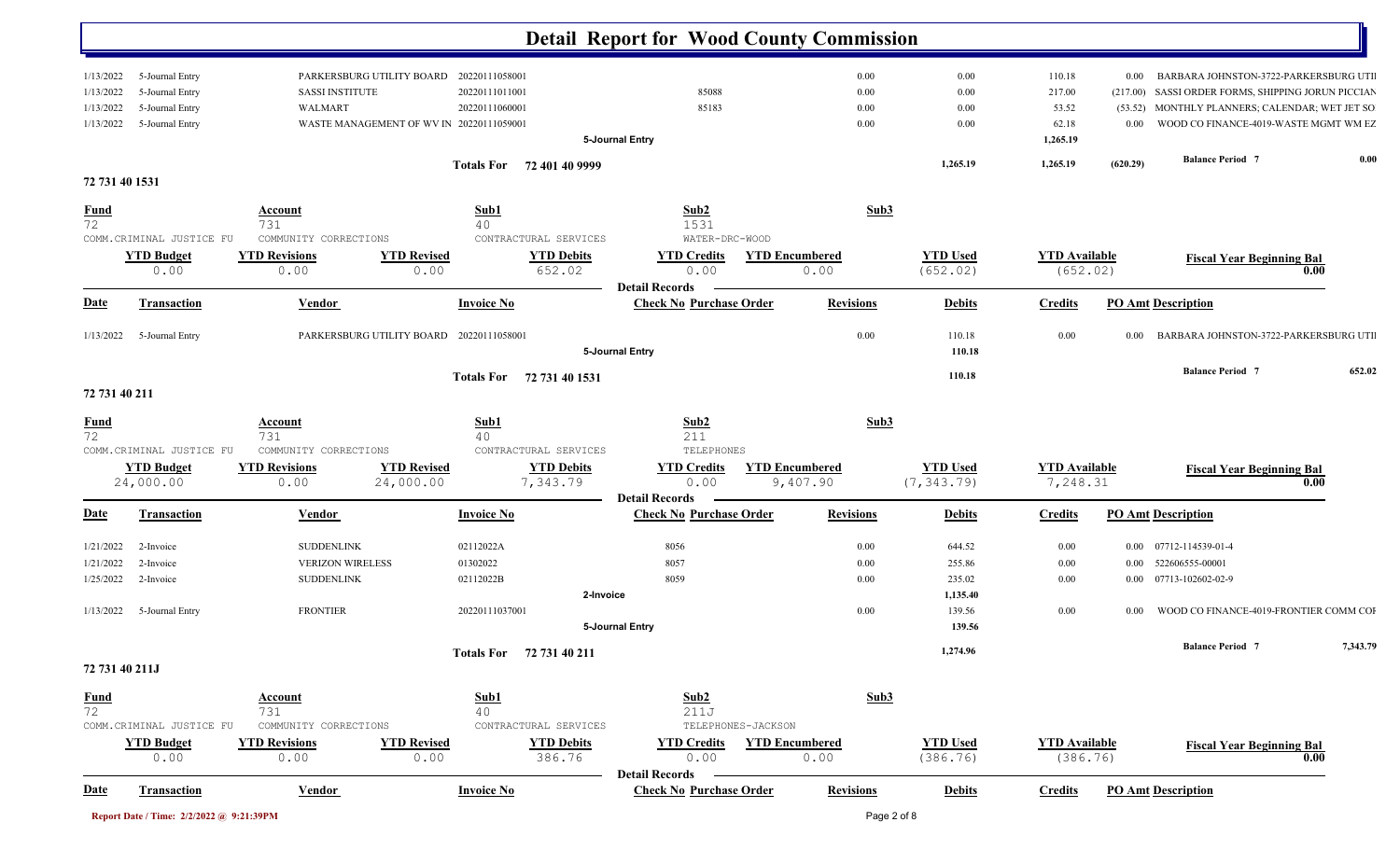|                   | $1/13/2022$ 5-Journal Entry    | <b>FRONTIER</b>              | 20220111033001                  |                                |                                |                               | 0.00             | 193.38                         | 0.00                             | 0.00 | WOOD CO FINANCE-4019-FRONTIER COMM COI   |          |
|-------------------|--------------------------------|------------------------------|---------------------------------|--------------------------------|--------------------------------|-------------------------------|------------------|--------------------------------|----------------------------------|------|------------------------------------------|----------|
|                   |                                |                              |                                 |                                | 5-Journal Entry                |                               |                  | 193.38                         |                                  |      |                                          |          |
|                   |                                |                              |                                 | Totals For 72 731 40 211J      |                                |                               |                  | 193.38                         |                                  |      | <b>Balance Period 7</b>                  | 386.76   |
|                   | 72 731 40 213 1345             |                              |                                 |                                |                                |                               |                  |                                |                                  |      |                                          |          |
|                   |                                |                              |                                 |                                |                                |                               |                  |                                |                                  |      |                                          |          |
| <u>Fund</u>       |                                | <b>Account</b>               | Sub1                            |                                | Sub2                           |                               | Sub3             |                                |                                  |      |                                          |          |
| 72                | COMM.CRIMINAL JUSTICE FU       | 731<br>COMMUNITY CORRECTIONS | 40                              | CONTRACTURAL SERVICES          | 213<br>UTILITIES               |                               | 1345             | ELECTRIC-DRC WOOD              |                                  |      |                                          |          |
|                   |                                |                              |                                 |                                |                                |                               |                  |                                |                                  |      |                                          |          |
|                   | <b>YTD Budget</b><br>14,000.00 | <b>YTD Revisions</b><br>0.00 | <b>YTD Revised</b><br>14,000.00 | <b>YTD Debits</b><br>8,976.12  | <b>YTD Credits</b><br>0.00     | <b>YTD Encumbered</b><br>0.00 |                  | <b>YTD Used</b><br>(8, 976.12) | <b>YTD</b> Available<br>5,023.88 |      | <b>Fiscal Year Beginning Bal</b><br>0.00 |          |
|                   |                                |                              |                                 |                                | <b>Detail Records</b>          |                               |                  |                                |                                  |      |                                          |          |
| <u>Date</u>       | Transaction                    | <b>Vendor</b>                | <b>Invoice No</b>               |                                | <b>Check No Purchase Order</b> |                               | <b>Revisions</b> | <b>Debits</b>                  | <b>Credits</b>                   |      | <b>PO Amt Description</b>                |          |
|                   |                                |                              |                                 |                                |                                |                               |                  |                                |                                  |      |                                          |          |
| 1/4/2022          | 2-Invoice                      | <b>MON POWER</b>             | 01112022                        |                                | 8041                           |                               | 0.00             | 61.13                          | 0.00                             |      | 0.00 110 115 641 562                     |          |
| 1/4/2022          | 2-Invoice                      | <b>MON POWER</b>             | 01112022                        |                                | 8041                           |                               | 0.00             | 487.45                         | 0.00                             |      | 0.00 110 113 966 938                     |          |
| 1/4/2022          | 2-Invoice                      | <b>MON POWER</b>             | 01112022                        |                                | 8041                           |                               | 0.00             | 438.01                         | 0.00                             |      | 0.00 110 113 900 804                     |          |
| 1/4/2022          | 2-Invoice                      | <b>MON POWER</b>             | 01112022                        |                                | 8041                           |                               | 0.00             | 115.46                         | 0.00                             |      | 0.00 110 111 329 733                     |          |
| 1/4/2022          | 2-Invoice                      | <b>MON POWER</b>             | 01112022                        |                                | 8041                           |                               | 0.00             | 63.51                          | 0.00                             |      | 0.00 110 113 897 505                     |          |
| 1/4/2022          | 2-Invoice                      | <b>MON POWER</b>             | 01112022                        |                                | 8041                           |                               | 0.00             | 43.52                          | 0.00                             |      | 0.00 110 113 900 796                     |          |
| 1/4/2022          | 2-Invoice                      | <b>MON POWER</b>             | 01112022                        |                                | 8041                           |                               | 0.00             | 73.20                          | 0.00                             |      | 0.00 110 115 846 013                     |          |
| 1/21/2022         | 2-Invoice                      | <b>MON POWER</b>             | 02022022                        |                                | 8054                           |                               | 0.00             | 96.12                          | 0.00                             |      | 0.00 110 083 487 907                     |          |
|                   |                                |                              |                                 | 2-Invoice                      |                                |                               |                  | 1,378.40                       |                                  |      |                                          |          |
|                   |                                |                              |                                 | Totals For 72 731 40 213 1345  |                                |                               |                  | 1,378.40                       |                                  |      | <b>Balance Period 7</b>                  | 8,976.12 |
|                   | 72 731 40 213 1345P            |                              |                                 |                                |                                |                               |                  |                                |                                  |      |                                          |          |
|                   |                                |                              |                                 |                                |                                |                               |                  |                                |                                  |      |                                          |          |
| $\frac{Fund}{72}$ |                                | <u>Account</u>               | Sub1                            |                                | Sub2                           |                               | Sub3             |                                |                                  |      |                                          |          |
|                   |                                | 731                          | 40                              |                                | 213                            |                               | 1345P            |                                |                                  |      |                                          |          |
|                   | COMM.CRIMINAL JUSTICE FU       | COMMUNITY CORRECTIONS        |                                 | CONTRACTURAL SERVICES          | UTILITIES                      |                               |                  | ELECTRIC-PLEASANTS             |                                  |      |                                          |          |
|                   | <b>YTD Budget</b><br>0.00      | <b>YTD Revisions</b><br>0.00 | <b>YTD Revised</b><br>0.00      | <b>YTD Debits</b><br>553.83    | <b>YTD Credits</b><br>0.00     | <b>YTD Encumbered</b><br>0.00 |                  | <b>YTD Used</b><br>(553.83)    | <b>YTD</b> Available<br>(553.83) |      | <b>Fiscal Year Beginning Bal</b><br>0.00 |          |
|                   |                                |                              |                                 |                                | <b>Detail Records</b>          |                               |                  |                                |                                  |      |                                          |          |
| <u>Date</u>       | Transaction                    | <b>Vendor</b>                | <b>Invoice No</b>               |                                | <b>Check No Purchase Order</b> |                               | <b>Revisions</b> | <b>Debits</b>                  | <b>Credits</b>                   |      | <b>PO Amt Description</b>                |          |
| 1/25/2022         | 2-Invoice                      | <b>MON POWER</b>             | 02082022                        |                                | 8058                           |                               | 0.00             | 98.88                          | 0.00                             |      | 0.00 110 149 569 656                     |          |
|                   |                                |                              |                                 | 2-Invoice                      |                                |                               |                  | 98.88                          |                                  |      |                                          |          |
|                   |                                |                              |                                 |                                |                                |                               |                  |                                |                                  |      |                                          |          |
|                   |                                |                              |                                 | Totals For 72 731 40 213 1345P |                                |                               |                  | 98.88                          |                                  |      | <b>Balance Period 7</b>                  | 553.83   |
|                   | 72 731 40 213 1346             |                              |                                 |                                |                                |                               |                  |                                |                                  |      |                                          |          |
| <b>Fund</b>       |                                | <b>Account</b>               | $\overline{\text{Sub1}}$        |                                | Sub2                           |                               | Sub3             |                                |                                  |      |                                          |          |
| $\overline{72}$   |                                | 731                          | 40                              |                                | 213                            |                               | 1346             |                                |                                  |      |                                          |          |
|                   | COMM. CRIMINAL JUSTICE FU      | COMMUNITY CORRECTIONS        |                                 | CONTRACTURAL SERVICES          | UTILITIES                      |                               |                  | ELECTRIC-DRC-JACKSON           |                                  |      |                                          |          |
|                   | <b>YTD Budget</b>              | <b>YTD Revisions</b>         | <b>YTD Revised</b>              | <b>YTD Debits</b>              | <b>YTD Credits</b>             | <b>YTD Encumbered</b>         |                  | <b>YTD Used</b>                | <b>YTD</b> Available             |      | <b>Fiscal Year Beginning Bal</b>         |          |
|                   | 0.00                           | 0.00                         | 0.00                            | 37.78                          | 0.00                           | 0.00                          |                  | (37.78)                        | (37.78)                          |      | 0.00                                     |          |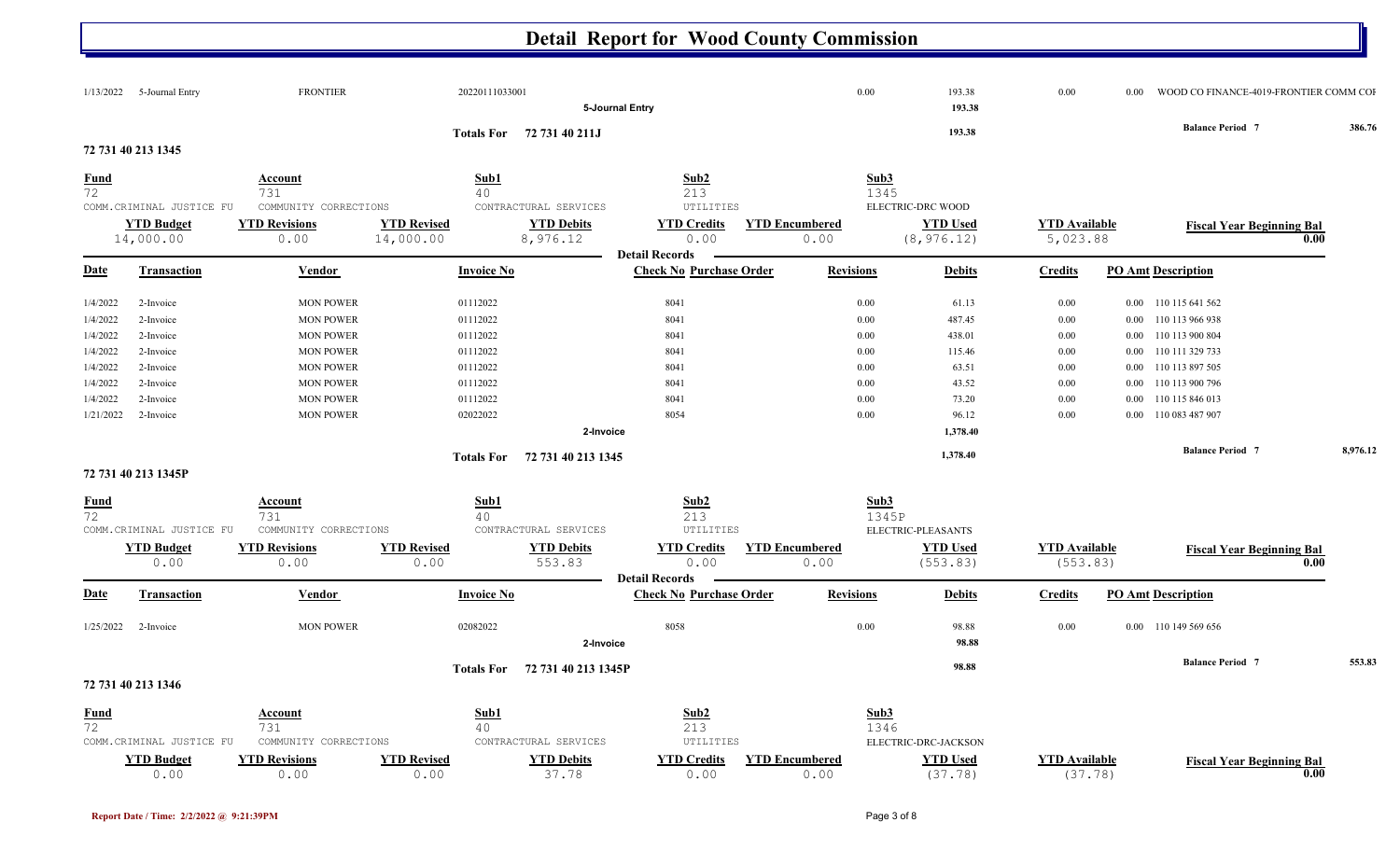|                   |                                               |                                               |                            |                                            | <b>Detail Records</b>                                   |                               |                                         |                                     |                                  |          |
|-------------------|-----------------------------------------------|-----------------------------------------------|----------------------------|--------------------------------------------|---------------------------------------------------------|-------------------------------|-----------------------------------------|-------------------------------------|----------------------------------|----------|
| <b>Date</b>       | <b>Transaction</b>                            | Vendor                                        | <b>Invoice No</b>          |                                            | <b>Check No Purchase Order</b>                          | <b>Revisions</b>              | <b>Debits</b>                           | <b>Credits</b>                      | <b>PO Amt Description</b>        |          |
| 1/21/2022         | 2-Invoice                                     | APPALACHIAN POWER                             | 02032022                   | 2-Invoice                                  | 8050                                                    | 0.00                          | 37.78<br>37.78                          | 0.00                                | 0.00 028-248-726-6-3             |          |
|                   |                                               |                                               |                            | Totals For 72 731 40 213 1346              |                                                         |                               | 37.78                                   |                                     | <b>Balance Period 7</b>          | 37.78    |
|                   | 72 731 40 213 1348                            |                                               |                            |                                            |                                                         |                               |                                         |                                     |                                  |          |
| <b>Fund</b><br>72 |                                               | Account<br>731                                | Sub1<br>40                 |                                            | Sub2<br>213                                             | Sub3<br>1348                  |                                         |                                     |                                  |          |
|                   | COMM.CRIMINAL JUSTICE FU                      | COMMUNITY CORRECTIONS                         |                            | CONTRACTURAL SERVICES                      | UTILITIES                                               |                               | GAS-DRC-WOOD                            |                                     |                                  |          |
|                   | <b>YTD Budget</b><br>0.00                     | <b>YTD Revisions</b><br>0.00                  | <b>YTD Revised</b><br>0.00 | <b>YTD Debits</b><br>1,448.31              | <b>YTD Credits</b><br>0.00                              | <b>YTD Encumbered</b><br>0.00 | <b>YTD Used</b><br>(1, 448.31)          | <b>YTD</b> Available<br>(1, 448.31) | <b>Fiscal Year Beginning Bal</b> | 0.00     |
| <b>Date</b>       | <b>Transaction</b>                            | Vendor                                        | <b>Invoice No</b>          |                                            | <b>Detail Records</b><br><b>Check No Purchase Order</b> | <b>Revisions</b>              | <b>Debits</b>                           | <b>Credits</b>                      | <b>PO Amt Description</b>        |          |
| 1/4/2022          | 2-Invoice                                     | <b>DOMINION HOPE</b>                          | 01182022A                  |                                            | 8040                                                    | 0.00                          | 120.39                                  | $0.00\,$                            | 0.00 2 5000 6555 0033            |          |
| 1/4/2022          | 2-Invoice                                     | <b>DOMINION HOPE</b>                          | 01182022A                  |                                            | 8040                                                    | 0.00                          | 85.55                                   | 0.00                                | 0.00 2 5000 6555 0118            |          |
| 1/4/2022          | 2-Invoice                                     | <b>DOMINION HOPE</b>                          | 01182022A                  |                                            | 8040                                                    | 0.00                          | 28.00                                   | $0.00\,$                            | 2 5000 6555 0189<br>$0.00\,$     |          |
| 1/4/2022          | 2-Invoice                                     | <b>DOMINION HOPE</b>                          | 01182022A                  |                                            | 8040                                                    | 0.00                          | 77.98                                   | 0.00                                | $0.00$ 2 5000 6555 0226          |          |
| 1/4/2022          | 2-Invoice                                     | <b>DOMINION HOPE</b>                          | 01182022A                  |                                            | 8040                                                    | 0.00                          | 28.00                                   | 0.00                                | 2 5000 6555 0386<br>$0.00\,$     |          |
| 1/4/2022          | 2-Invoice                                     | <b>DOMINION HOPE</b>                          | 01182022A                  |                                            | 8040                                                    | 0.00                          | 32.73                                   | 0.00                                | 0.00 5 5000 6584 1000            |          |
| 1/21/2022         | 2-Invoice                                     | <b>DOMINION HOPE</b>                          | 01312022                   |                                            | 8052                                                    | 0.00                          | 42.00                                   | 0.00                                | 2 5000 6555 0386<br>0.00         |          |
| 1/21/2022         | 2-Invoice                                     | <b>DOMINION HOPE</b>                          | 01312022                   |                                            | 8052                                                    | 0.00                          | 42.00                                   | 0.00                                | 2 5000 6555 0189<br>0.00         |          |
|                   |                                               |                                               |                            | 2-Invoice                                  |                                                         |                               | 456.65                                  |                                     |                                  |          |
|                   |                                               |                                               |                            | Totals For 72 731 40 213 1348              |                                                         |                               | 456.65                                  |                                     | <b>Balance Period 7</b>          | 1,448.31 |
|                   | 72 731 40 213 1348P                           |                                               |                            |                                            |                                                         |                               |                                         |                                     |                                  |          |
| <b>Fund</b><br>72 |                                               | Account<br>731                                | Sub1<br>40                 |                                            | Sub <sub>2</sub><br>213                                 | Sub3<br>1348P                 |                                         |                                     |                                  |          |
|                   | COMM.CRIMINAL JUSTICE FU<br><b>YTD Budget</b> | COMMUNITY CORRECTIONS<br><b>YTD Revisions</b> | <b>YTD Revised</b>         | CONTRACTURAL SERVICES<br><b>YTD Debits</b> | UTILITIES<br><b>YTD Credits</b>                         | <b>YTD Encumbered</b>         | <b>GAS-PLEASANTS</b><br><b>YTD Used</b> | <b>YTD</b> Available                |                                  |          |
|                   | 0.00                                          | 0.00                                          | 0.00                       | 215.21                                     | 0.00<br><b>Detail Records</b>                           | 0.00                          | (215.21)                                | (215.21)                            | <b>Fiscal Year Beginning Bal</b> | 0.00     |
| <b>Date</b>       | <b>Transaction</b>                            | Vendor                                        | <b>Invoice No</b>          |                                            | <b>Check No Purchase Order</b>                          | <b>Revisions</b>              | <b>Debits</b>                           | <b>Credits</b>                      | <b>PO Amt Description</b>        |          |
| 1/4/2022          | 2-Invoice                                     | <b>DOMINION HOPE</b>                          | 01112022                   | 2-Invoice                                  | 8040                                                    | 0.00                          | 81.31<br>81.31                          | 0.00                                | 0.00 5 1800 1592 5335            |          |
|                   |                                               |                                               |                            | Totals For 72 731 40 213 1348P             |                                                         |                               | 81.31                                   |                                     | <b>Balance Period 7</b>          | 215.21   |

**72 731 40 213 1353**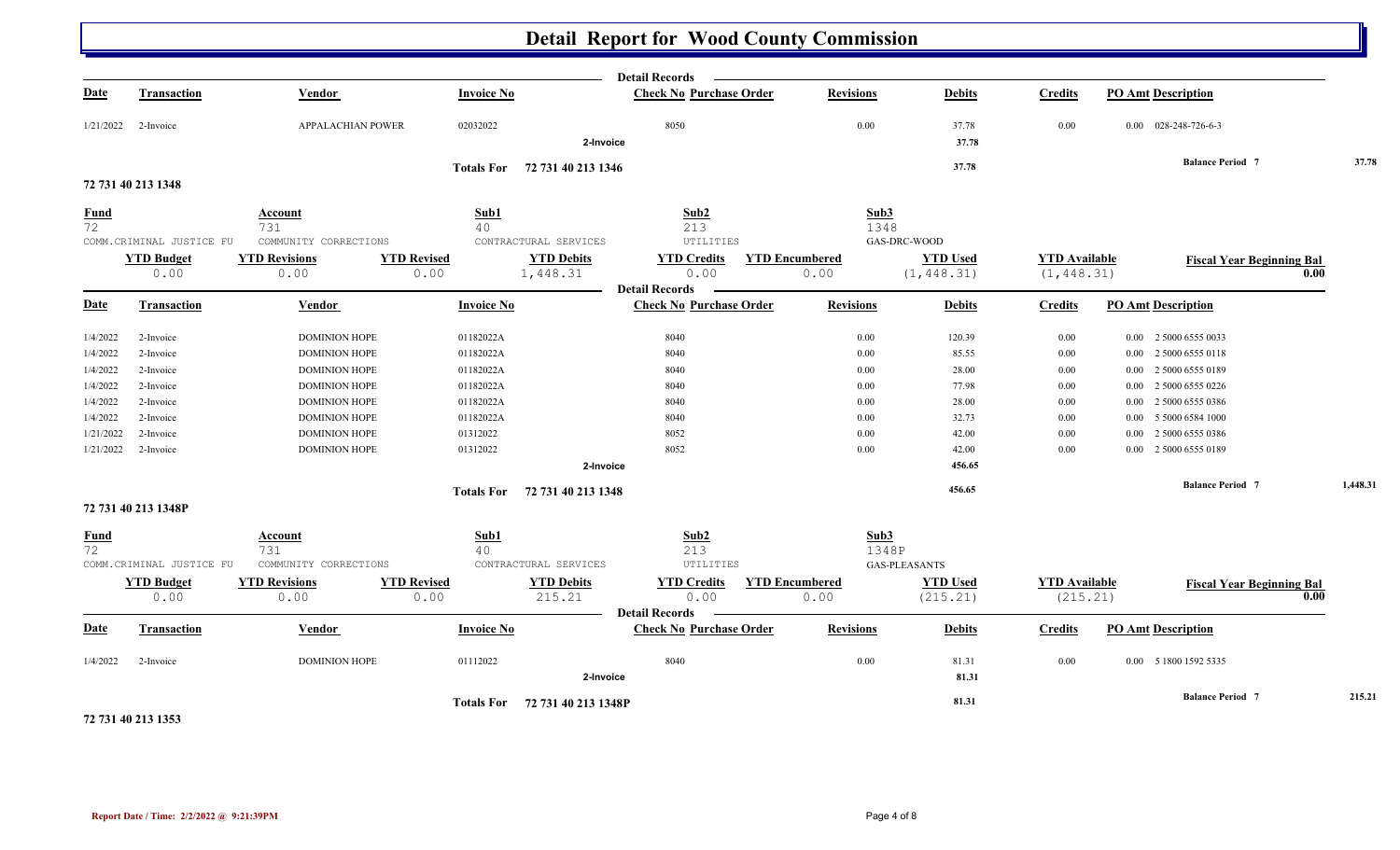| <b>Fund</b><br>72              |                                                        | <b>Account</b><br>731                                 | Sub1<br>40                          |                                                      | Sub2<br>213                                             |                                           | Sub3<br>1353                                   |                      |                                      |                           |                                                        |      |           |
|--------------------------------|--------------------------------------------------------|-------------------------------------------------------|-------------------------------------|------------------------------------------------------|---------------------------------------------------------|-------------------------------------------|------------------------------------------------|----------------------|--------------------------------------|---------------------------|--------------------------------------------------------|------|-----------|
|                                | COMM. CRIMINAL JUSTICE FU<br><b>YTD Budget</b><br>0.00 | COMMUNITY CORRECTIONS<br><b>YTD Revisions</b><br>0.00 | <b>YTD Revised</b><br>0.00          | CONTRACTURAL SERVICES<br><b>YTD Debits</b><br>244.03 | UTILITIES<br><b>YTD Credits</b><br>0.00                 | <b>YTD Encumbered</b><br>0.00             | WATER-DRC-ROANE<br><b>YTD Used</b><br>(244.03) |                      | <b>YTD Available</b><br>(244.03)     |                           | <b>Fiscal Year Beginning Bal</b>                       | 0.00 |           |
| <b>Date</b>                    | <b>Transaction</b>                                     | Vendor                                                | <b>Invoice No</b>                   |                                                      | <b>Detail Records</b><br><b>Check No Purchase Order</b> |                                           | <b>Revisions</b>                               | <b>Debits</b>        | <b>Credits</b>                       | <b>PO Amt Description</b> |                                                        |      |           |
|                                | $1/11/2022$ 2-Invoice                                  |                                                       | CITY OF SPENCER WATERWORK: 01202022 | 2-Invoice                                            | 8043                                                    |                                           | 0.00                                           | 31.44<br>31.44       | 0.00                                 |                           | $0.00 \quad \  \  \text{ACCT NO - 001-005-000566-006}$ |      |           |
| 72 731 40 219                  |                                                        |                                                       |                                     | Totals For 72 731 40 213 1353                        |                                                         |                                           |                                                | 31.44                |                                      |                           | <b>Balance Period 7</b>                                |      | 244.03    |
| <b>Fund</b><br>72              | COMM.CRIMINAL JUSTICE FU                               | <b>Account</b><br>731<br>COMMUNITY CORRECTIONS        | Sub1<br>40                          | CONTRACTURAL SERVICES                                | Sub2<br>219<br>BLDGS/EQUIP RENT                         |                                           | Sub3                                           |                      |                                      |                           |                                                        |      |           |
|                                | <b>YTD Budget</b><br>0.00                              | <b>YTD Revisions</b><br>0.00                          | <b>YTD Revised</b><br>0.00          | <b>YTD Debits</b><br>12,075.00                       | 0.00<br><b>Detail Records</b>                           | <b>YTD Credits YTD Encumbered</b><br>0.00 | <b>YTD Used</b><br>(12, 075.00)                |                      | <b>YTD Available</b><br>(12, 075.00) |                           | <b>Fiscal Year Beginning Bal</b>                       | 0.00 |           |
| <b>Date</b>                    | <b>Transaction</b>                                     | Vendor                                                | <b>Invoice No</b>                   |                                                      | <b>Check No Purchase Order</b>                          |                                           | <b>Revisions</b>                               | <b>Debits</b>        | <b>Credits</b>                       | <b>PO Amt Description</b> |                                                        |      |           |
|                                | $1/14/2022$ 2-Invoice                                  | WOOD COUNTY COMMISSION                                | 012022                              | 2-Invoice                                            | 8048                                                    |                                           | 0.00                                           | 1,725.00<br>1,725.00 | 0.00                                 |                           | 0.00 DRC JAN PAYMENT                                   |      |           |
| 72 731 40 219P                 |                                                        |                                                       |                                     | Totals For 72 731 40 219                             |                                                         |                                           |                                                | 1,725.00             |                                      |                           | <b>Balance Period 7</b>                                |      | 12,075.00 |
| <b>Fund</b><br>$\overline{72}$ | COMM.CRIMINAL JUSTICE FU                               | Account<br>731<br>COMMUNITY CORRECTIONS               | Sub1<br>40                          | CONTRACTURAL SERVICES                                | Sub2<br>219P<br>RENT-PLEASANTS                          |                                           | Sub3                                           |                      |                                      |                           |                                                        |      |           |
|                                | <b>YTD Budget</b><br>0.00                              | <b>YTD Revisions</b><br>0.00                          | <b>YTD Revised</b><br>0.00          | <b>YTD Debits</b><br>6,650.00                        | <b>YTD Credits</b><br>0.00<br><b>Detail Records</b>     | <b>YTD Encumbered</b><br>0.00             | <b>YTD Used</b><br>(6, 650.00)                 |                      | <b>YTD Available</b><br>(6, 650.00)  |                           | <b>Fiscal Year Beginning Bal</b>                       | 0.00 |           |
| <b>Date</b>                    | <b>Transaction</b>                                     | Vendor                                                | <b>Invoice No</b>                   |                                                      | <b>Check No Purchase Order</b>                          |                                           | <b>Revisions</b>                               | <b>Debits</b>        | <b>Credits</b>                       | <b>PO Amt Description</b> |                                                        |      |           |
| 1/4/2022                       | 2-Invoice                                              | DICK WARNER RENTALS                                   | 012022                              | 2-Invoice                                            | 8039                                                    |                                           | 0.00                                           | 950.00<br>950.00     | 0.00                                 | 0.00 JAN RENT             |                                                        |      |           |
| 72 731 40 230J                 |                                                        |                                                       |                                     | Totals For 72 731 40 219P                            |                                                         |                                           |                                                | 950.00               |                                      |                           | <b>Balance Period 7</b>                                |      | 6,650.00  |
| <b>Fund</b><br>72              | COMM. CRIMINAL JUSTICE FU                              | Account<br>731<br>COMMUNITY CORRECTIONS               | Sub1<br>40                          | CONTRACTURAL SERVICES                                | Sub2<br>230J                                            | CONTRACTUAL-JACKSON                       | Sub3                                           |                      |                                      |                           |                                                        |      |           |
|                                | <b>YTD</b> Budget<br>0.00                              | <b>YTD Revisions</b><br>0.00                          | <b>YTD Revised</b><br>0.00          | <b>YTD Debits</b><br>13,850.00                       | <b>YTD Credits</b><br>0.00                              | <b>YTD Encumbered</b><br>0.00             | <b>YTD Used</b><br>(13, 850.00)                |                      | <b>YTD Available</b><br>(13, 850.00) |                           | <b>Fiscal Year Beginning Bal</b>                       | 0.00 |           |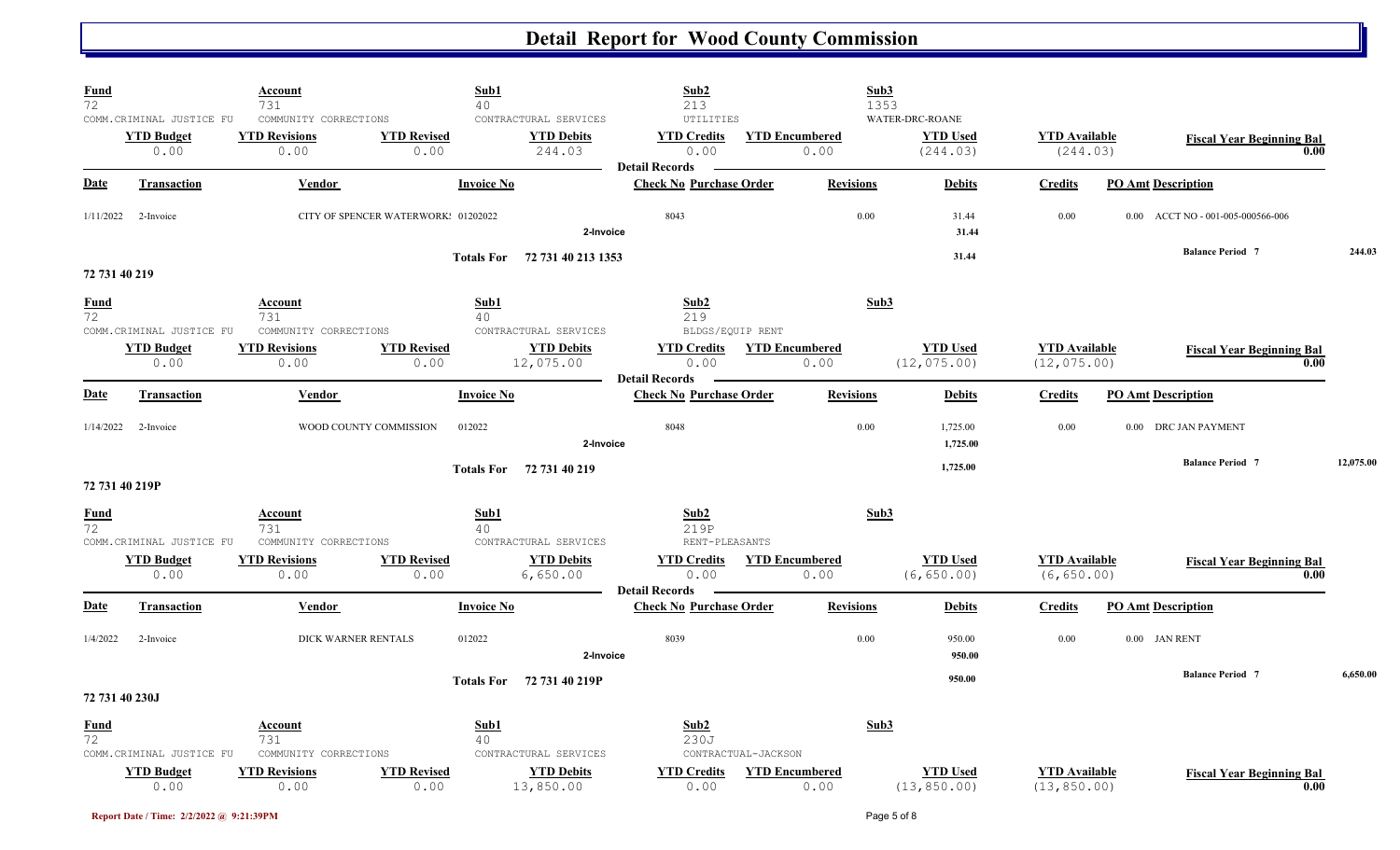|                   |                           |                                   |                                                             | <b>Detail Records</b>                                     |                               |                                |                                     |             |                                                     |           |
|-------------------|---------------------------|-----------------------------------|-------------------------------------------------------------|-----------------------------------------------------------|-------------------------------|--------------------------------|-------------------------------------|-------------|-----------------------------------------------------|-----------|
| <b>Date</b>       | <b>Transaction</b>        | Vendor                            | <b>Invoice No</b>                                           | <b>Check No Purchase Order</b>                            | <b>Revisions</b>              | <b>Debits</b>                  | <b>Credits</b>                      |             | <b>PO Amt Description</b>                           |           |
|                   | $1/14/2022$ 2-Invoice     | FREEDOM HOUSE RENTALS, LLC 022022 |                                                             | 8045                                                      | 0.00                          | 1,550.00                       | 0.00                                |             | 0.00 FEB RENT                                       |           |
|                   |                           |                                   |                                                             | 2-Invoice                                                 |                               | 1,550.00                       |                                     |             |                                                     |           |
| 72 731 40 230R    |                           |                                   | Totals For 72 731 40 230J                                   |                                                           |                               | 1,550.00                       |                                     |             | <b>Balance Period 7</b>                             | 13,850.00 |
|                   |                           |                                   |                                                             |                                                           |                               |                                |                                     |             |                                                     |           |
| <b>Fund</b><br>72 |                           | <b>Account</b><br>731             | Sub1<br>40                                                  | Sub2<br>230R                                              | Sub3                          |                                |                                     |             |                                                     |           |
|                   | COMM.CRIMINAL JUSTICE FU  | COMMUNITY CORRECTIONS             | CONTRACTURAL SERVICES                                       | CONTRACTUAL-ROANE                                         |                               |                                |                                     |             |                                                     |           |
|                   | <b>YTD Budget</b><br>0.00 | <b>YTD Revisions</b><br>0.00      | <b>YTD Revised</b><br><b>YTD Debits</b><br>0.00<br>3,850.00 | <b>YTD Credits</b><br>0.00<br><b>Detail Records</b>       | <b>YTD Encumbered</b><br>0.00 | <b>YTD Used</b><br>(3, 850.00) | <b>YTD</b> Available<br>(3, 850.00) |             | <b>Fiscal Year Beginning Bal</b><br>0.00            |           |
| <b>Date</b>       | <b>Transaction</b>        | <b>Vendor</b>                     | <b>Invoice No</b>                                           | <b>Check No Purchase Order</b>                            | <b>Revisions</b>              | <b>Debits</b>                  | <b>Credits</b>                      |             | <b>PO Amt Description</b>                           |           |
|                   | $1/14/2022$ 2-Invoice     | PHYLISS LANCE                     | 022022                                                      | 8046<br>2-Invoice                                         | 0.00                          | 550.00<br>550.00               | 0.00                                |             | 0.00 FEB RENT                                       |           |
|                   |                           |                                   |                                                             |                                                           |                               | 550.00                         |                                     |             | <b>Balance Period 7</b>                             | 3,850.00  |
| 72 731 55 341     |                           |                                   | Totals For 72 731 40 230R                                   |                                                           |                               |                                |                                     |             |                                                     |           |
| $\frac{Fund}{72}$ |                           | Account<br>731                    | Sub1<br>55                                                  | Sub2<br>341                                               | Sub3                          |                                |                                     |             |                                                     |           |
|                   | COMM.CRIMINAL JUSTICE FU  | COMMUNITY CORRECTIONS             | COMMODITIES                                                 | SUPPLIES/MATERIALS                                        |                               |                                |                                     |             |                                                     |           |
|                   | <b>YTD Budget</b>         | <b>YTD Revisions</b>              | <b>YTD Revised</b><br><b>YTD Debits</b>                     | <b>YTD Credits</b>                                        | <b>YTD Encumbered</b>         | <b>YTD Used</b>                | <b>YTD</b> Available                |             | <b>Fiscal Year Beginning Bal</b>                    |           |
|                   | 0.00                      | 0.00                              | 0.00<br>13,605.93                                           | 0.00<br><b>Detail Records</b><br>$\overline{\phantom{a}}$ | 1,079.10                      | (13, 605.93)                   | (14, 685.03)                        |             | 0.00                                                |           |
| <b>Date</b>       | <b>Transaction</b>        | Vendor                            | <b>Invoice No</b>                                           | <b>Check No Purchase Order</b>                            | <b>Revisions</b>              | <b>Debits</b>                  | <b>Credits</b>                      |             | <b>PO Amt Description</b>                           |           |
| 1/14/2022         | 2-Invoice                 | WOOD COUNTY WASTE                 | 012022                                                      | 8049                                                      | 0.00                          | 159.03                         | 0.00                                | $0.00$ JO32 |                                                     |           |
| 1/21/2022         | 2-Invoice                 | CRYSTAL SPRING WATER              | 678793                                                      | 8051                                                      | 0.00                          | 32.00                          | 0.00                                |             | 0.00 DAYREP                                         |           |
| 1/21/2022         | 2-Invoice                 | CRYSTAL SPRING WATER              | 678806                                                      | 8051                                                      | 0.00                          | 12.50                          | 0.00                                |             | 0.00 DAYREP                                         |           |
| 1/21/2022         | 2-Invoice                 | CRYSTAL SPRING WATER              | 12211738                                                    | 8051                                                      | 0.00                          | 16.00                          | 0.00                                |             | 0.00 DAYREP                                         |           |
| 1/21/2022         | 2-Invoice                 | CRYSTAL SPRING WATER              | 12211703                                                    | 8051                                                      | 0.00                          | 8.00                           | 0.00                                |             | 0.00 DAYREP                                         |           |
|                   |                           |                                   |                                                             | 2-Invoice                                                 |                               | 227.53                         |                                     |             |                                                     |           |
| 1/13/2022         | 5-Journal Entry           | <b>AMAZON</b>                     | 20220111013001                                              | 85178                                                     | 0.00                          | 122.03                         | 0.00                                |             | (122.03) CALENDARS; BATTERIES; PENS; FILE SORTER; I |           |
| 1/13/2022         | 5-Journal Entry           | <b>AMAZON</b>                     | 20220111017001                                              | 85178                                                     | 0.00                          | 127.38                         | 0.00                                |             | (127.38) CALENDARS; BATTERIES; PENS; FILE SORTER; I |           |
| 1/13/2022         | 5-Journal Entry           | <b>EPOSNOW</b>                    | 20220111015001                                              |                                                           | 0.00                          | 54.00                          | 0.00                                | $0.00\,$    | JORUN PICCIANO-7516-EPOS NOW LLC Premium            |           |
| 1/13/2022         | 5-Journal Entry           | <b>INTUIT</b>                     | 20220111018001                                              |                                                           | 0.00                          | 85.60                          | 0.00                                | $0.00\,$    | JORUN PICCIANO-7516-INTUIT Quickbooks Online        |           |
|                   | 1/13/2022 5-Journal Entry | <b>SASSI INSTITUTE</b>            | 20220111011001                                              | 85088                                                     | 0.00                          | 217.00                         | 0.00                                |             | (217.00) SASSI ORDER FORMS, SHIPPING JORUN PICCIAN  |           |
|                   |                           |                                   |                                                             | 5-Journal Entry                                           |                               | 606.01                         |                                     |             |                                                     |           |
|                   |                           |                                   | Totals For 72 731 55 341                                    |                                                           |                               | 833.54                         |                                     | (466.41)    | <b>Balance Period 7</b>                             | 13,605.93 |

**72 731 55 341J**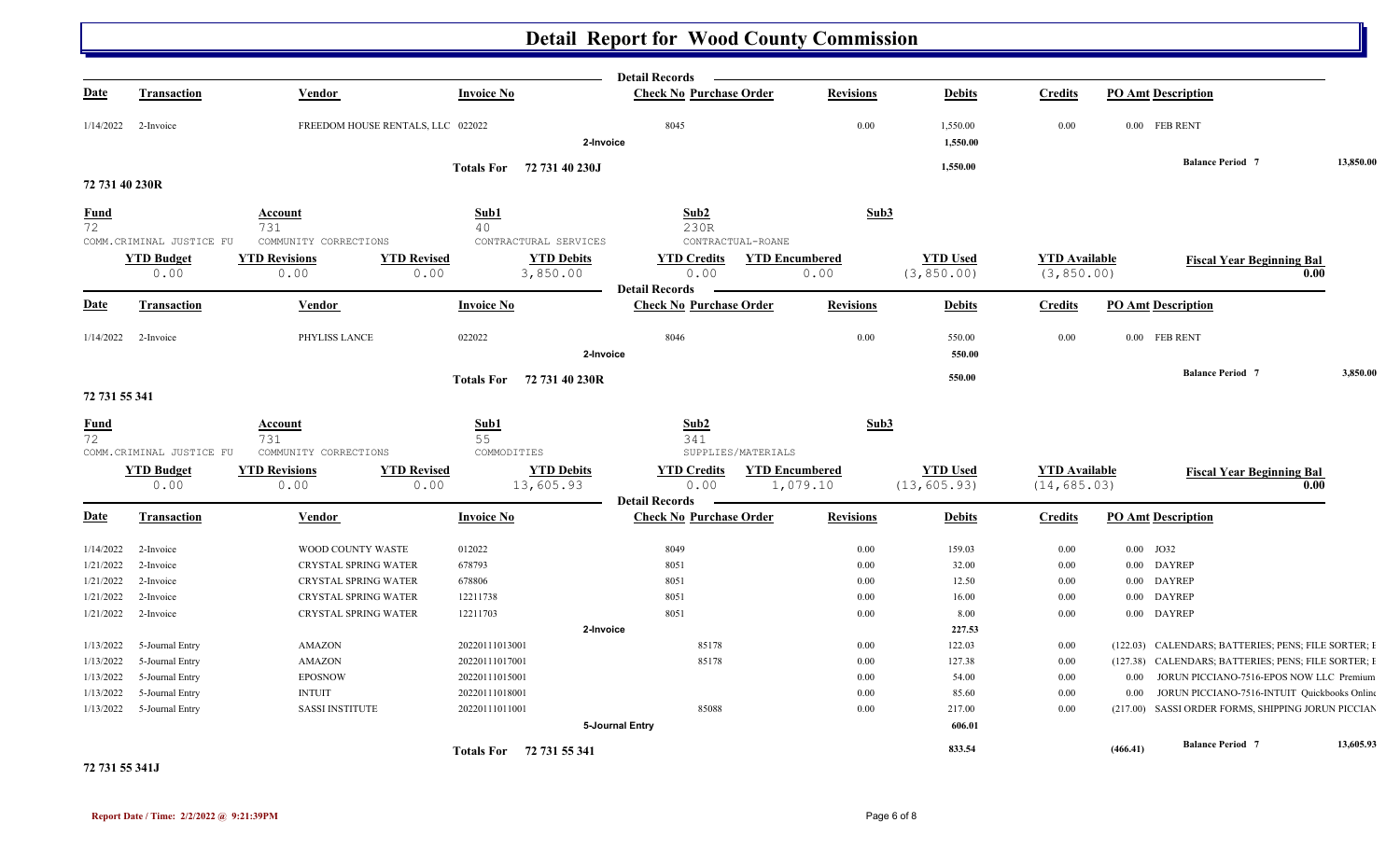| <b>Fund</b><br>72 |                                                       | Account<br>731                                        |                                          | Sub1<br>55                                   | Sub2<br>341J                                            |                                 | Sub3             |                                |                                     |        |                                                |          |
|-------------------|-------------------------------------------------------|-------------------------------------------------------|------------------------------------------|----------------------------------------------|---------------------------------------------------------|---------------------------------|------------------|--------------------------------|-------------------------------------|--------|------------------------------------------------|----------|
|                   | COMM.CRIMINAL JUSTICE FU<br><b>YTD Budget</b><br>0.00 | COMMUNITY CORRECTIONS<br><b>YTD Revisions</b><br>0.00 | <b>YTD Revised</b><br>0.00               | COMMODITIES<br><b>YTD Debits</b><br>1,720.31 | SUPPLIES-JCDR<br><b>YTD Credits</b><br>0.00             | <b>YTD Encumbered</b><br>175.57 |                  | <b>YTD Used</b><br>(1, 720.31) | <b>YTD Available</b><br>(1, 895.88) |        | <b>Fiscal Year Beginning Bal</b>               | 0.00     |
| <b>Date</b>       | <b>Transaction</b>                                    | Vendor                                                |                                          | <b>Invoice No</b>                            | <b>Detail Records</b><br><b>Check No Purchase Order</b> |                                 | <b>Revisions</b> | <b>Debits</b>                  | <b>Credits</b>                      |        | <b>PO Amt Description</b>                      |          |
| 1/3/2022          | 1-Purchase Order Pending Pcard                        | <b>WALMART</b>                                        |                                          |                                              | 85274                                                   |                                 | 0.00             | 0.00                           | 0.00                                |        | 75.00 wifi adapters                            |          |
| 1/3/2022          | 1-Purchase Order Pending Pcard                        | WALMART                                               |                                          |                                              | 85274                                                   |                                 | 0.00             | 0.00                           | $0.00\,$                            |        | 30.00 8 ft surge protector/power strip         |          |
| 1/3/2022          | 1-Purchase Order Pending Pcard                        | <b>WALMART</b>                                        |                                          |                                              | 85274                                                   |                                 | 0.00             | 0.00                           | 0.00                                | 16.00  | various office keys                            |          |
| 1/3/2022          | 1-Purchase Order Pending Pcard                        | <b>WALMART</b>                                        |                                          |                                              | 85274                                                   |                                 | 0.00             | 0.00                           | 0.00                                | 5.00   | phone cord                                     |          |
| 1/10/2022         | 1-Purchase Order Pending Pcard                        |                                                       | LOWE'S COMPANIES, INC.                   |                                              | 85307                                                   |                                 | 0.00             | 0.00                           | 0.00                                |        | 42.00 Locking Mailbox                          |          |
|                   |                                                       |                                                       |                                          |                                              | 1-Purchase Order Pend                                   |                                 |                  |                                |                                     |        |                                                |          |
| 1/13/2022         | 5-Journal Entry                                       | WALMART                                               |                                          | 20220111060001                               | 85183                                                   |                                 | 0.00             | 53.52                          | 0.00                                |        | (53.52) MONTHLY PLANNERS; CALENDAR; WET JET SO |          |
|                   |                                                       |                                                       |                                          |                                              | 5-Journal Entry                                         |                                 |                  | 53.52                          |                                     |        |                                                |          |
|                   |                                                       |                                                       |                                          |                                              |                                                         |                                 |                  | 53.52                          |                                     | 114.48 | <b>Balance Period 7</b>                        | 1,720.31 |
|                   |                                                       |                                                       |                                          | Totals For 72 731 55 341J                    |                                                         |                                 |                  |                                |                                     |        |                                                |          |
| 72 731 55 341R    |                                                       |                                                       |                                          |                                              |                                                         |                                 |                  |                                |                                     |        |                                                |          |
| <b>Fund</b>       |                                                       | Account                                               |                                          | Sub1                                         | Sub2                                                    |                                 | Sub3             |                                |                                     |        |                                                |          |
| 72                |                                                       | 731                                                   |                                          | 55                                           | 341R                                                    |                                 |                  |                                |                                     |        |                                                |          |
|                   | COMM. CRIMINAL JUSTICE FU                             | COMMUNITY CORRECTIONS                                 |                                          | COMMODITIES                                  |                                                         | SUPPLIES-ROANE COUNTY           |                  |                                |                                     |        |                                                |          |
|                   | <b>YTD Budget</b>                                     | <b>YTD Revisions</b>                                  | <b>YTD Revised</b>                       | <b>YTD Debits</b>                            | <b>YTD Credits</b>                                      | <b>YTD Encumbered</b>           |                  | <b>YTD Used</b>                | <b>YTD</b> Available                |        | <b>Fiscal Year Beginning Bal</b>               |          |
|                   | 0.00                                                  | 0.00                                                  | 0.00                                     | 794.05                                       | 0.00                                                    | 11.50                           |                  | (794.05)                       | (805.55)                            |        |                                                | 0.00     |
|                   |                                                       |                                                       |                                          |                                              | <b>Detail Records</b>                                   |                                 |                  |                                |                                     |        |                                                |          |
| <b>Date</b>       | <b>Transaction</b>                                    | <b>Vendor</b>                                         |                                          | <b>Invoice No</b>                            | <b>Check No Purchase Order</b>                          |                                 | <b>Revisions</b> | <b>Debits</b>                  | <b>Credits</b>                      |        | <b>PO Amt Description</b>                      |          |
|                   | $1/13/2022$ 5-Journal Entry                           |                                                       | WASTE MANAGEMENT OF WV IN 20220111059001 |                                              |                                                         |                                 | 0.00             | 62.18                          | 0.00                                | 0.00   | WOOD CO FINANCE-4019-WASTE MGMT WM EZ          |          |
|                   |                                                       |                                                       |                                          |                                              | 5-Journal Entry                                         |                                 |                  | 62.18                          |                                     |        |                                                |          |
|                   |                                                       |                                                       |                                          |                                              |                                                         |                                 |                  | 62.18                          |                                     |        | <b>Balance Period 7</b>                        | 794.05   |
| 72 731 55 341W    |                                                       |                                                       |                                          | Totals For 72 731 55 341R                    |                                                         |                                 |                  |                                |                                     |        |                                                |          |
| <b>Fund</b>       |                                                       | Account                                               |                                          | Sub1                                         | Sub2                                                    |                                 | Sub3             |                                |                                     |        |                                                |          |
| 72                |                                                       | 731                                                   |                                          | 55                                           | 341W                                                    |                                 |                  |                                |                                     |        |                                                |          |
|                   | COMM. CRIMINAL JUSTICE FU                             | COMMUNITY CORRECTIONS                                 |                                          | COMMODITIES                                  |                                                         | SUPPLIES-WOOD COUNTY            |                  |                                |                                     |        |                                                |          |
|                   | <b>YTD Budget</b>                                     | <b>YTD Revisions</b>                                  | <b>YTD Revised</b>                       | <b>YTD Debits</b>                            | <b>YTD Credits</b>                                      | <b>YTD Encumbered</b>           |                  | <b>YTD Used</b>                | <b>YTD</b> Available                |        | <b>Fiscal Year Beginning Bal</b>               |          |
|                   | 0.00                                                  | 0.00                                                  | 0.00                                     | 9,636.31                                     | 0.00                                                    | (11.79)                         |                  | (9,636.31)                     | (9,624.52)                          |        |                                                | 0.00     |
|                   |                                                       |                                                       |                                          |                                              | <b>Detail Records</b>                                   |                                 |                  |                                |                                     |        |                                                |          |
| <b>Date</b>       | <b>Transaction</b>                                    | <b>Vendor</b>                                         |                                          | <b>Invoice No</b>                            | <b>Check No Purchase Order</b>                          |                                 | <b>Revisions</b> | <b>Debits</b>                  | <b>Credits</b>                      |        | <b>PO Amt Description</b>                      |          |
|                   |                                                       |                                                       |                                          |                                              | 8053                                                    |                                 |                  |                                |                                     |        |                                                |          |
| 1/21/2022         | 2-Invoice                                             | <b>LAMP PESTPROOF</b>                                 |                                          | 414761                                       |                                                         |                                 | 0.00             | 128.40                         | 0.00                                |        | 0.00 23389                                     |          |
|                   |                                                       |                                                       |                                          |                                              | 2-Invoice                                               |                                 |                  | 128.40                         |                                     |        |                                                |          |
|                   |                                                       |                                                       |                                          | Totals For 72 731 55 341W                    |                                                         |                                 |                  | 128.40                         |                                     |        | <b>Balance Period 7</b>                        | 9,636.31 |
|                   |                                                       |                                                       |                                          |                                              |                                                         |                                 |                  |                                |                                     |        |                                                |          |

#### **72 731 55 343**